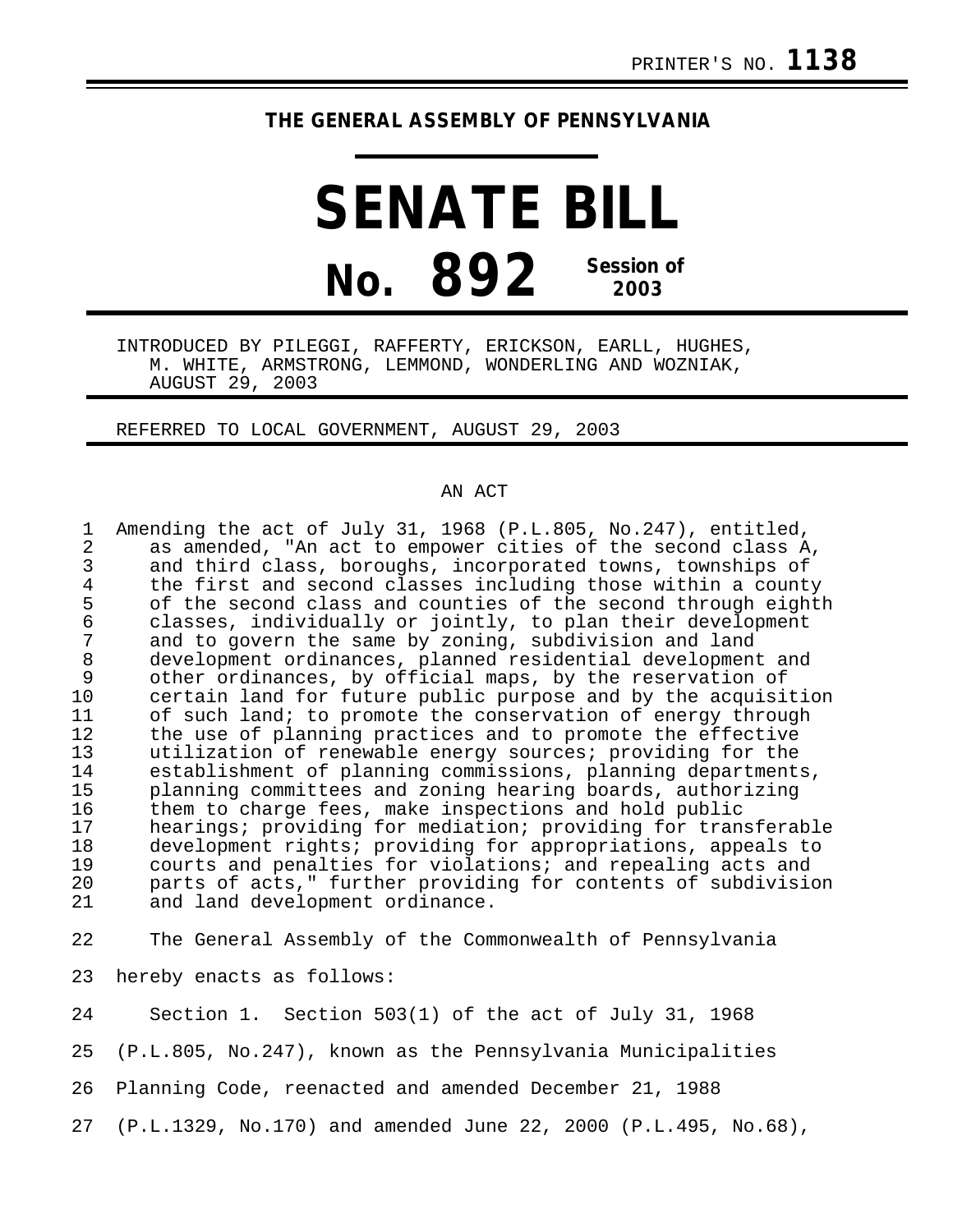1 is amended to read:

2 Section 503. Contents of Subdivision and Land Development 3 Ordinance.--The subdivision and land development ordinance may 4 include, but need not be limited to:

5 (1) Provisions for the submittal and processing of 6 plats, including the charging of review fees, and 7 specifications for such plats, including certification as to 8 the accuracy of plats and provisions for preliminary and 9 final approval and for processing of final approval by stages 10 or sections of development. Such plats and surveys shall be 11 prepared in accordance with the act of May 23, 1945 (P.L.913, 12 No.367), known as the "Engineer, Land Surveyor and Geologist 13 Registration Law," except that this requirement shall not 14 preclude the preparation of a plat in accordance with the act 15 of January 24, 1966 (1965 P.L.1527, No.535), known as the 16 "Landscape Architects' Registration Law," when it is 17 appropriate to prepare the plat using professional services 18 as set forth in the definition of the "practice of landscape 19 architecture" under section 2 of that act. Review fees may 20 include reasonable and necessary charges by the 21 municipality's professional consultants or engineer for 22 review and report thereon to the municipality and fees paid 23 to an attorney engaged by the municipality for services 24 related to a review of plats or development plans submitted 25 to the municipality. Such review fees shall be based upon a 26 schedule established by ordinance or resolution. Such review 27 fees shall be reasonable and in accordance with the ordinary 28 and customary charges by the municipal engineer or consultant 29 or attorney for similar service in the community, but in no 30 event shall the fees exceed the rate or cost charged by the 20030S0892B1138 - 2 -